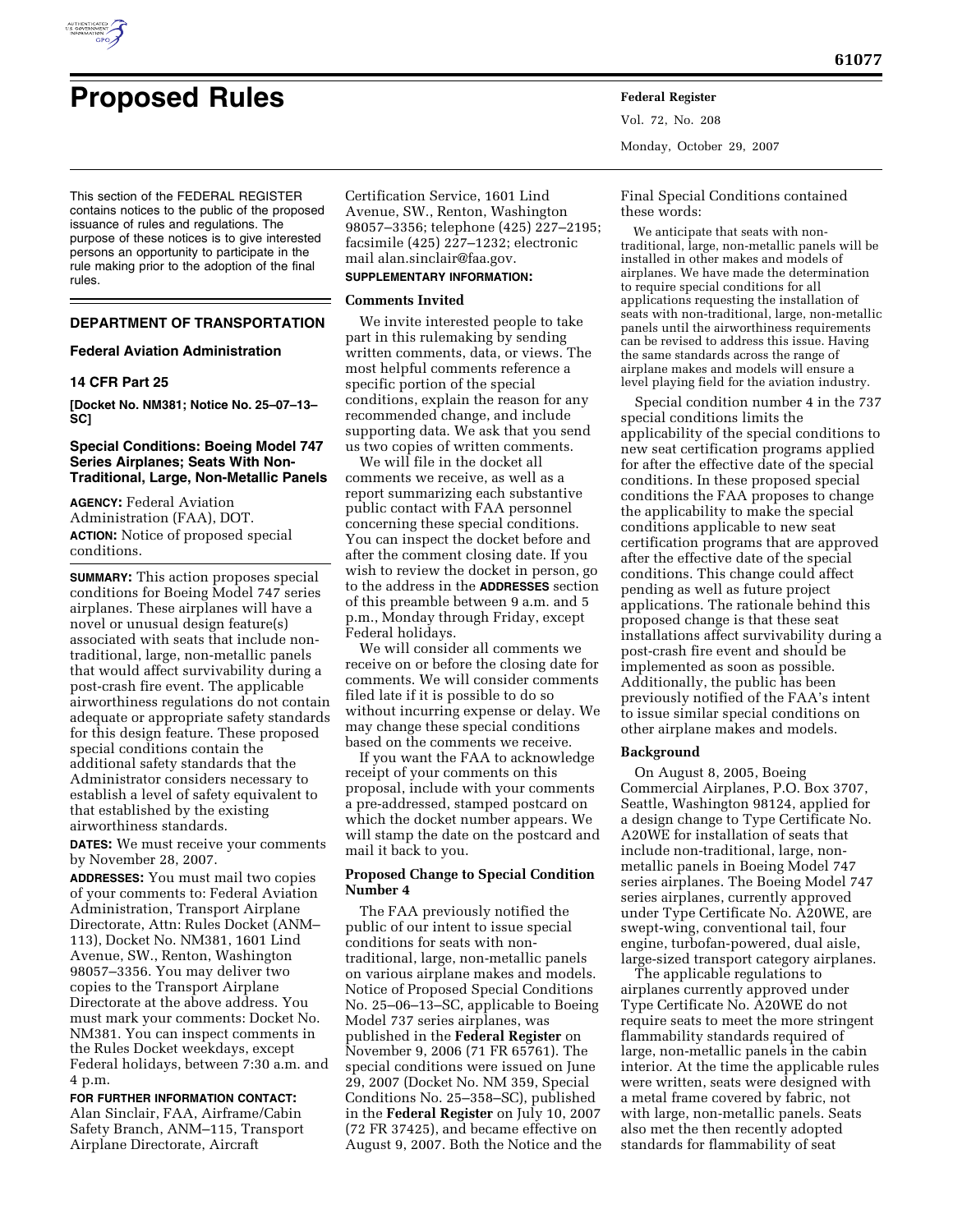cushions. With the seat design being mostly fabric and metal, the contribution to a fire in the cabin had been minimized and was not considered a threat. For these reasons, seats did not need to be tested to heat release and smoke emission requirements.

Seat designs have now evolved to occasionally include non-traditional, large, non-metallic panels. Taken in total, the surface area of these panels is on the same order as the sidewall and overhead stowage bin interior panels. To provide the level of passenger protection intended by the airworthiness standards, these nontraditional, large, non-metallic panels in the cabin must meet the standards of Title 14 Code of Federal Regulations (CFR), part 25, Appendix F, parts IV and V, heat release and smoke emission requirements.

### **Type Certification Basis**

Under the provisions of 14 CFR 21.101, Boeing must show that the Model 747 series airplanes, as changed, continue to meet the applicable provisions of the regulations incorporated by reference in Type Certificate No. A20WE, or the applicable regulations in effect on the date of application for the change. The regulations incorporated by reference in the type certificate are commonly referred to as the ''original type certification basis.'' The regulations incorporated by reference in Type Certificate No. A20WE are as follows:

• *For Model 747–100, –100B, –100B SUD, –200B, –200C, –300, 747SR and 747SP airplanes*—Title 14 CFR part 25, as amended by Amendment 25–1 through Amendment 25–8, Amendment 25–15, Amendment 25–17, Amendment 25–18, Amendment 25–20 and Amendment 25–39.

• *For Model 747–400 airplanes*—Title 14 CFR part 25, as amended by Amendment 25–1 through Amendment 25–59. For Model 747–400F airplanes, Title 14 CFR part 25, as amended by Amendment 25–1 through Amendment 25–67.

• *For Model 747–400D airplanes*— Title 14 CFR part 25, as amended by Amendment 25–1 through Amendment 25–70.

In addition, the certification basis includes certain special conditions, exemptions, or later amended sections of the applicable part that are not relevant to these proposed special conditions.

If the Administrator finds that the applicable airworthiness regulations (i.e., 14 CFR part 25) do not contain adequate or appropriate safety standards for the Boeing Model 747 series

airplanes because of a novel or unusual design feature, special conditions are prescribed under the provisions of § 21.16.

In addition to the applicable airworthiness regulations and special conditions, the Boeing Model 747 series airplanes must comply with the fuel vent and exhaust emission requirements of 14 CFR part 34 and the noise certification requirements of 14 CFR part 36.

Special conditions, as defined in § 11.19, are issued in accordance with § 11.38 and become part of the type certification basis in accordance with § 21.101.

Special conditions are initially applicable to the model for which they are issued. Should the type certificate for that model be amended later to include any other model that incorporates the same or similar novel or unusual design feature, or should any other model already included on the same type certificate be modified to incorporate the same or similar novel or unusual design feature, the special conditions would also apply to the other model under § 21.101.

#### **Novel or Unusual Design Features**

The Boeing Model 747 series airplanes will incorporate the following novel or unusual design features: These models offer interior arrangements that include passenger seats that incorporate non-traditional, large, non-metallic panels in lieu of the traditional metal frame covered by fabric. The flammability properties of these panels have been shown to significantly affect the survivability of the cabin in the case of fire. These seats are considered a novel design for transport category airplanes that include Amendment 25– 61 and Amendment 25–66 in the certification basis, and were not considered when those airworthiness standards were established.

The existing regulations do not provide adequate or appropriate safety standards for seat designs that incorporate non-traditional, large, nonmetallic panels in their designs. In order to provide a level of safety that is equivalent to that afforded to the balance of the cabin, additional airworthiness standards, in the form of special conditions, are necessary. These special conditions supplement § 25.853. The requirements contained in these special conditions consist of applying the identical test conditions required of all other large panels in the cabin, to seats with non-traditional, large, nonmetallic panels.

## **Definition of ''Non-Traditional, Large, Non-Metallic Panel''**

A non-traditional, large, non-metallic panel, in this case, is defined as a panel with exposed-surface areas greater than 1.5 square feet installed per seat place. The panel may consist of either a single component or multiple components in a concentrated area. Examples of parts of the seat where these non-traditional panels are installed include, but are not limited to: Seat backs, bottoms and leg/ foot rests, kick panels, back shells, credenzas and associated furniture.

Examples of traditional exempted parts of the seat include: Arm caps, armrest close-outs such as end bays and armrest-styled center consoles, food trays, video monitors, and shrouds.

# **Clarification of ''Exposed''**

''Exposed'' is considered to include panels that are directly exposed to the passenger cabin in the traditional sense, and panels that are enveloped, such as by a dress cover. Traditional fabrics or leathers currently used on seats are excluded from these special conditions. These materials must still comply with § 25.853(a) and § 25.853(c) if used as a covering for a seat cushion, or § 25.853(a) if installed elsewhere on the seat. Non-traditional, large, non-metallic panels covered with traditional fabrics or leathers will be tested without their coverings or covering attachments.

### **Discussion**

In the early 1980s the FAA conducted extensive research on the effects of postcrash flammability in the passenger cabin. As a result of this research and service experience, we adopted new standards for interior surfaces associated with large surface area parts. Specifically, the rules require measurement of heat release and smoke emission (part 25, Appendix F, parts IV and V) for the affected parts. Heat release has been shown to have a direct correlation with post-crash fire survival time. Materials that comply with the standards (i.e., § 25.853 entitled ''Compartment interiors'' as amended by Amendment 25–61 and Amendment 25–66) extend survival time by approximately 2 minutes over materials that do not comply.

At the time these standards were written the potential application of the requirements of heat release and smoke emission to seats was explored. The seat frame itself was not a concern because it was primarily made of aluminum and there were only small amounts of nonmetallic materials. It was determined that the overall effect on survivability was negligible, whether or not the food